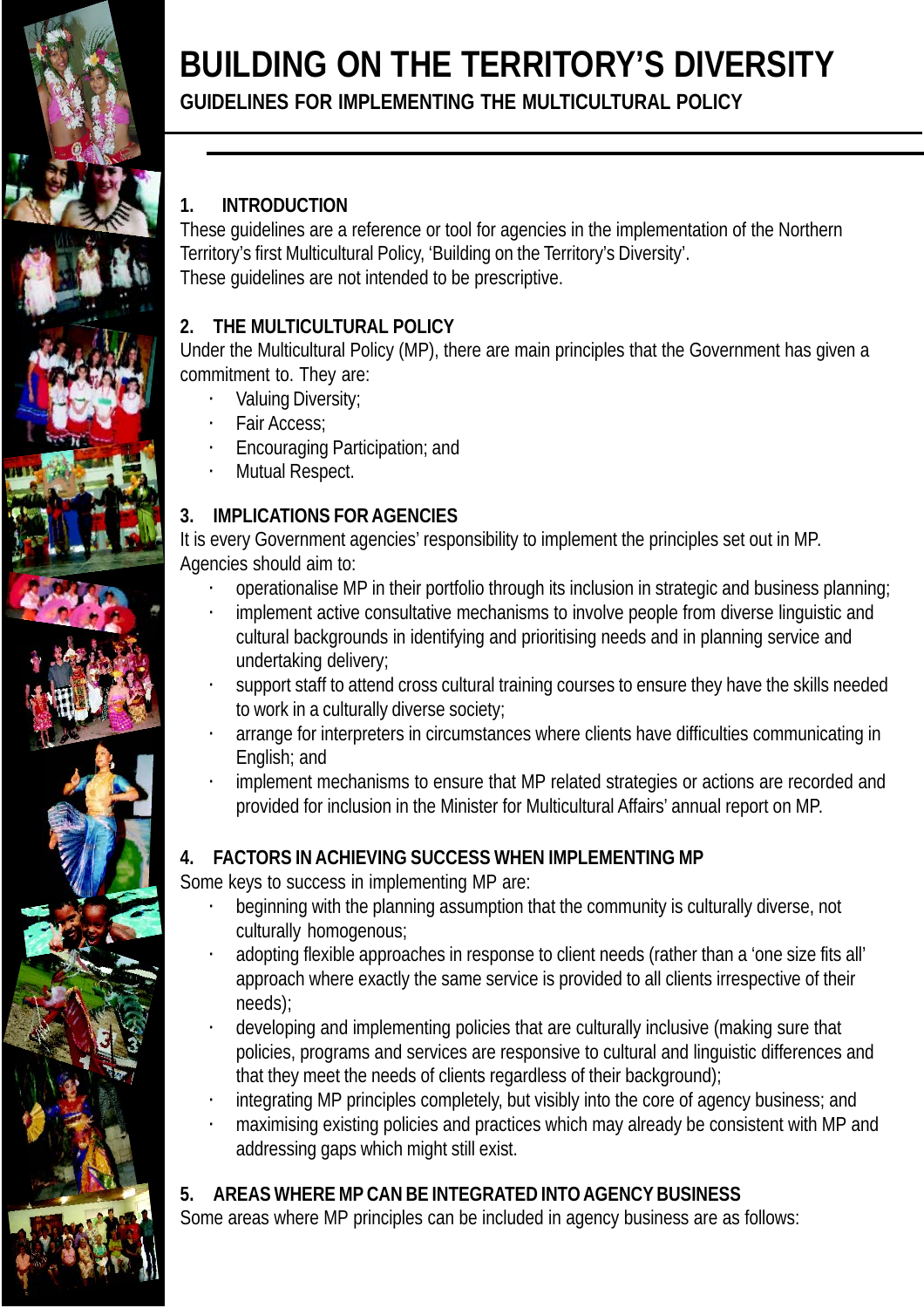## **5.1 Visions, Mission, Goal, Role and Purpose Statements**

Agencies can ensure that the statements about its direction, identity and culture send clear messages about its commitment to customer focused service delivery in a culturally diverse society.

#### **Example:**

*This agency is responsive to the individual needs of clients, and provides equitable and accessible service delivery to all, regardless of background.*

## **5.2 General Policy Statements**

Agencies can integrate MP into general policy development. When the agency develops new policies or when it reviews and rewrites existing polices, it can use the opportunity to integrate MP principles and values into those processes.

## **5.3 Agency Specific Multicultural Policy Statements**

Agencies may implement MP by developing agency specific multicultural policy statements that reflect the broad directions of MP and their particular organisational identity and style.

A typical multicultural policy statement would address the following:

- a statement which outlines the purpose of the policy (eg. to provide a framework for quiding the agency in service delivery strategies to meet the needs of a culturally diverse society);
- · principles which guide the agency in implementing multicultural approaches (eg. access, equity, communication, responsiveness, efficiency, effectiveness, accountability);
- · key strategies to be adopted under the policy.

#### **5.4 Outcome statements**

Agencies can integrate relevant MP principles into the outcomes and supporting outcomes statements in the context of Working for Outcomes.

MP related outcomes can be drawn from the core principles identified in the policy.

**Examples:**

*Clients enjoy equitable access to the service of this agency, and their needs are met by the services of this agency, regardless of their background. All members of the community enjoy equal rights, responsibilities and opportunities in their relationships with this agency.*

#### **5.5 Performance Measures**

Agencies can determine performance measures relevant to MP related outcomes and strategies and articulate them in strategic and operational plans.

There are no mandatory measures of performance required under the MP. Performance measures are totally dependent on the strategies and approaches adopted by each agency .

However, agencies can review their existing generic performance measurement to integrate the strategies and approaches adopted under MP. Alternatively they can develop two or three specific performance measures to provide specific data on the key strategies adopted under MP

#### **Examples:**

**Quantity**

- · the percentage of clients from specific groups in the community profile who access the services;
- the number of times that interpreter services have been used:
- the number of times that radio programs have been used for service publicity and promotional campaigns;
- · the number and percentage of staff who have undertaken cross cultural training.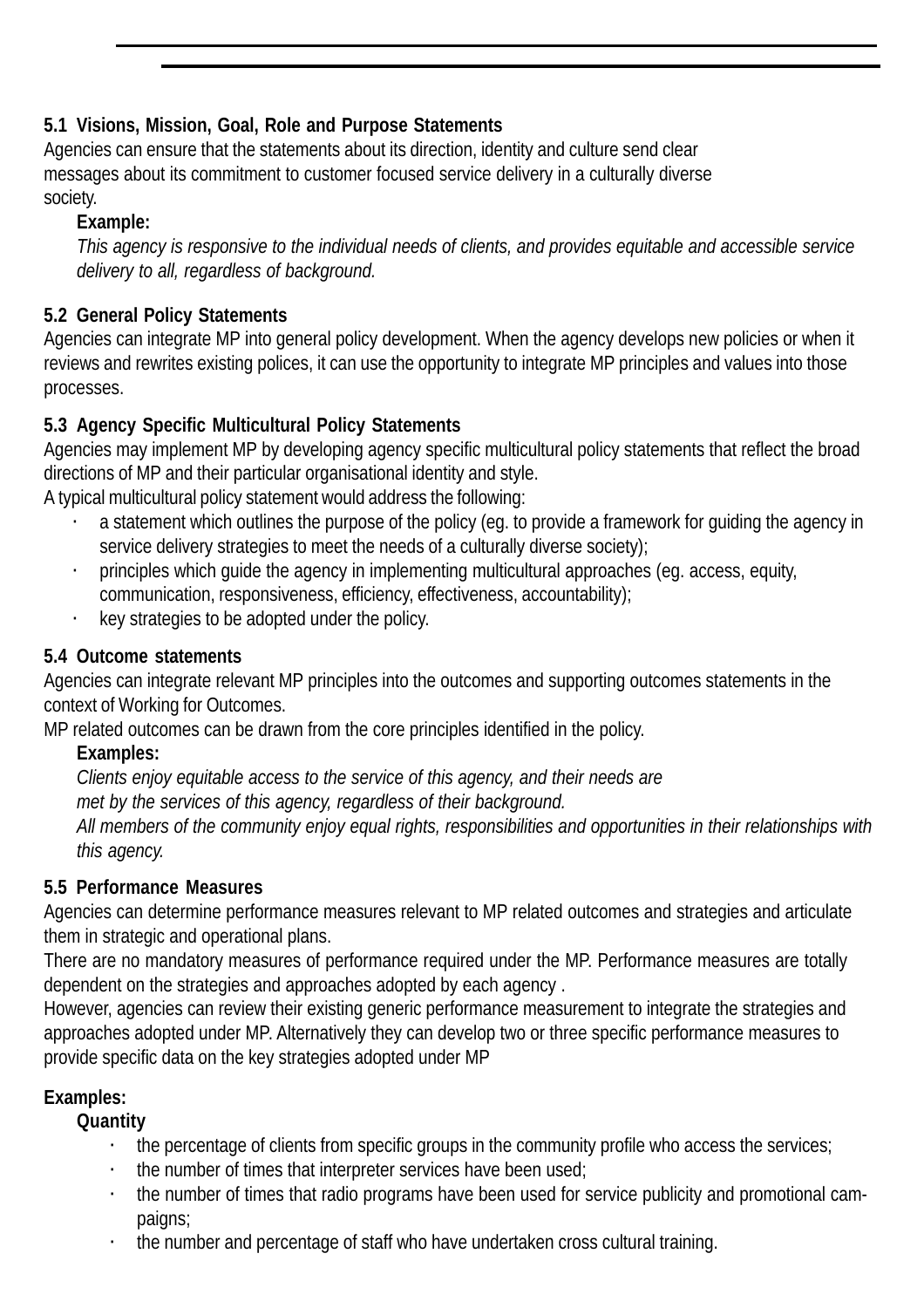#### **Quality**

- · the level of awareness of services, program, resources amongst members of specific groups in the ethnic community;
- · the level of awareness amongst staff of MP and the agency's plans to implement MP strategies.

## **6. REPORTING**

Agencies are required to report strategies and performance in implementing MP in their portfolio. The various reports from agencies are consolidated into an annual report issued by the Minister for Multicultural Affairs. There is no specific format requirements for this reporting. Minimum reporting should identify strategies developed and performance achieved in their implementation. The performance measures which agencies develop themselves provide a major source of information of this level of reporting.

## **7. SOME KEY MP RELATED STRATEGIES**

#### **6.1 Gathering the information needed for planning**

Agencies should try to ensure that consultation and information gathering mechanisms respond to ethnic diversity. The first step in this process is learning who the ethnic client groups are and considering whether this group os significantly different to others and therefore requires a different approach from the agency. It may also be worth asking in what ways and at what levels do different ethnic groups participate in a particular program.

Communities are the best source of information about issues and needs in the community. Methods for tapping into that source of information are many and varied and can include:

- · undertaking surveys, focus groups, and other specifically designed information gathering exercises;
- · maintaining network relationships with ethnic community organisations, groups, workers and individuals to create a continuous cycle of information sharing;
- · promoting multicultural representation on advisory bodies and in decision making processes.

## **7.2 Communication with Clients**

Many access issues can be addressed by ensuring good communication exists between the agency and its client groups.

Some useful communication strategies may include:

- developing multi-pronged communication strategies (eg young people in one community may use different channels of communication to young people in another);
- · providing professional interpreters when clients speak little or no English;
- ensuring that images used in agency publications represent the diverse client base and the diverse workforce of the agency;
- · creating a continuous cycle of communication between the agency and the client groups through appropriate networks and joint planning processes.

## **7.3 Organisational Culture Development**

The establishment of an organisational environment based on multicultural values and principles will ensure that cultural diversity is taken into account as an integral component of daily business. Strategies can include:

- · articulating the agency's commitment to the principles of MP through all levels of leadership in the organisation;
- · publicising agency initiatives under MP widely within the organisation;
- actively promoting an awareness, appreciation and sensitivity to cultural diversity within the agency;
- · ensuring that customer service staff receive training in implementing the agencies initiatives under MP;
- encouraging staff to attend cross cultural training programs.